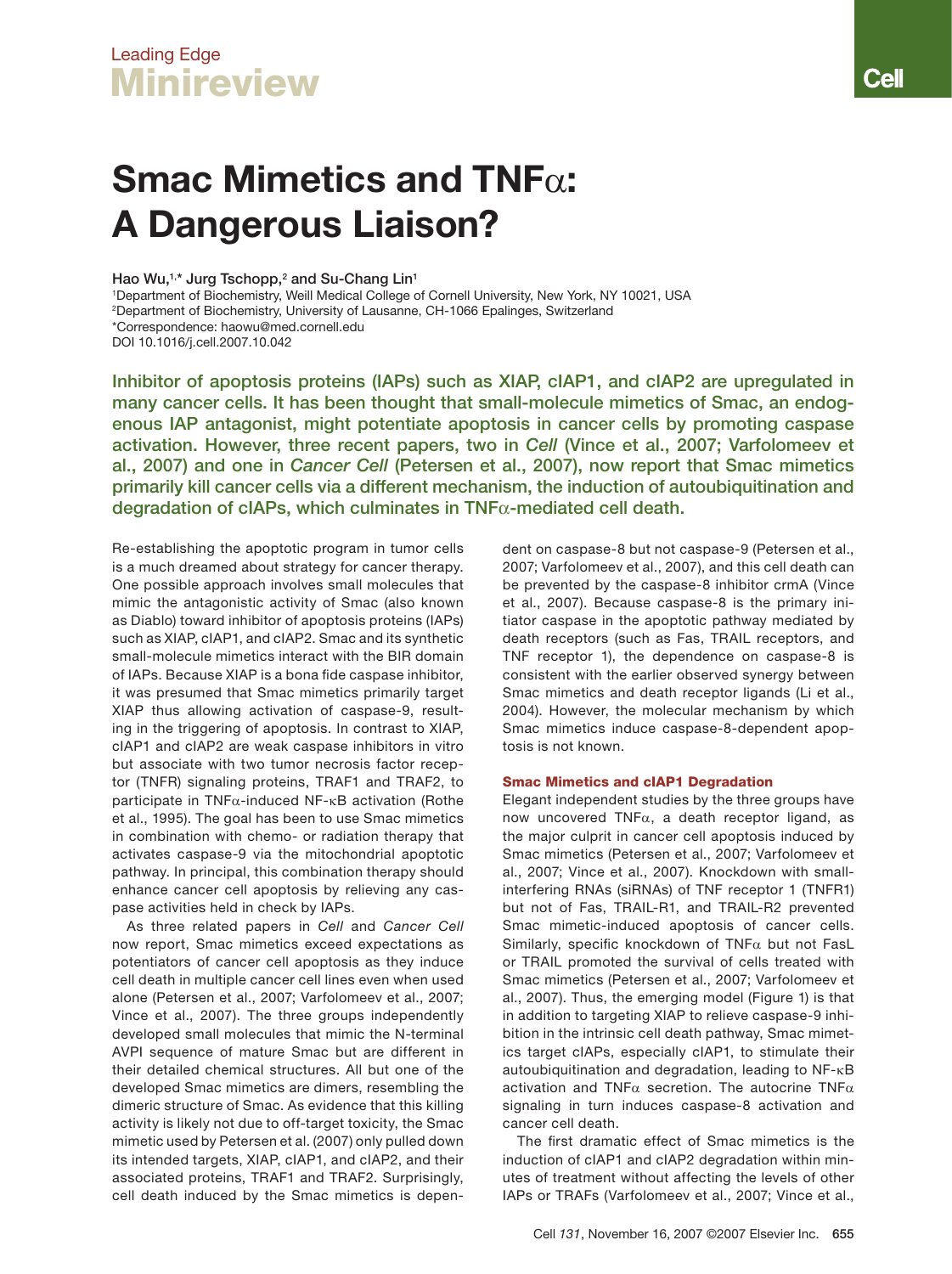

#### Figure 1. Cancer Cell Death Induced by Smac Mimetics

In nonstimulated tumor cells, cIAPs bound to TRAF2 ubiquitinate and degrade the kinase NIK, thereby inhibiting the noncanonical NF- B pathway. The addition of Smac mimetics stimulates autoubiquitination of cIAPs, resulting in their proteasomal degradation, which in turn leads to the stabilization of NIK. Moreover, TRAF2 freed from cIAPs facilitates recruitment of the kinase RIP1 to tumor necrosis factor receptor 1 (TNFR1). These result in the activation of the noncanonical and canonical  $NF - \kappa B$ pathways, causing TNF $\alpha$  production in a substantial number of tumor cells. Smac mimetics also lead to sensitivity to  $TNF\alpha$ -induced cell death, likely through the degradation of cIAPs, which are inhibitors of apoptosis, and by favoring the formation of a RIP1-dependent caspase-8-activating complex.

2007). The degradation of cIAP1 and cIAP2 is dependent on the concentration of the Smac mimetic, with cIAP1 degradation occurring at a much lower concentration than cIAP2. Because cIAPs are ubiquitin ligases capable of autoubiquitination and ubiquitination of several binding proteins, it was suspected that their degradation might depend on the proteasome. Indeed, the proteasome inhibitor MG132 prevented the loss of cIAP1 and cIAP2 induced by the Smac mimetics (Varfolomeev et al., 2007; Vince et al., 2007). In contrast, the pan-caspase inhibitor z-VAD did not have any effect on cIAP1 and cIAP2 degradation. For Smac mimetic-induced degradation to occur, the IAP proteins require both a functional RING domain and an intact interaction site for a Smac mimetic. Furthermore, in vitro reconstitution of the autoubiquitination reaction using purified E1, E2 (UbcH5a), and cIAP1 showed that Smac mimetics quickly and markedly enhanced autoubiquitination of cIAP1 (Varfolomeev et al., 2007).

How Smac mimetics stimulate cIAP1 autoubiquitination remains unclear. Although a bivalent Smac mimetic induces dimerization of the cIAP1 BIR2- BIR3 domain in vitro, this dimerization is not a prerequisite for cIAP1 ubiquitination and degradation, as the monovalent Smac mimetic is equally effective at similar concentrations (Varfolomeev et al., 2007). Another possibility is offered by the fact that many ubiquitin ligases stimulate their own ubiquitination in the absence of their substrates. However, the Smac mimetics did not dissociate cIAPs from TRAF2, and hence cIAPs likely stay bound with TRAF2-associated ubiquitination targets (Varfolomeev et al., 2007). At the moment, the most plausible explanation is that Smac mimetics alter the protein conformation of cIAPs to allow better access of the Lys residues to the E2s bound to the RING domain.

## Activation of NF-KB Signaling Pathways

Loss of cIAPs induces activation of both the canonical and noncanonical  $NF$ - $\kappa$ B signaling pathways as manifested by IKB degradation and p100 processing, respectively. Remarkably,  $I \kappa B$  phosphorylation occurs within minutes of treatment of Smac mimetics, with kinetics that are similar to  $TNF\alpha$ -induced NF- $\kappa B$ activation. IKB phosphorylation and degradation are not affected by cotreatment with Fc-TNFR1, which blocks TNFR1 signaling, demonstrating that receptor signaling is not involved in activation of the canonical  $NF$ - $\kappa$ B pathway by the Smac mimetic (Varfolomeev et al., 2007). An increase in the recruitment of the kinase RIP1 (receptor-interacting protein 1) to the TNFR1 signaling complex was observed after a short treatment with a Smac mimetic (Vince et al., 2007). Increased RIP1 recruitment was also observed in cIAP1-deficient mouse embryonic fibroblasts (MEFs), which cannot be further increased by Smac mimetic treatment (Vince et al., 2007), suggesting that loss of cIAP1 is responsible for the increased recruitment of RIP1. Because RIP1 binding to TNFR1 is known to result in  $NF$ - $\kappa$ B activation, it is argued that loss of cIAP1 leads to activation of the canonical NF-KB pathway via increased RIP1 recruitment to TNFR1 (Vince et al., 2007). However, because the pulldown establishing enhanced RIP1 recruitment was performed with Fc-TNF $\alpha$  and not with an antagonistic antibody to TNFR1, the possibility exists that the increased RIP1 recruitment is dependent on TNF $\alpha$ , rather than a direct effect of the Smac mimetics.

The mechanism for the activation of the noncanonical NF-KB pathway by Smac mimetics is more clearly elucidated (Varfolomeev et al., 2007; Vince et al., 2007). A highly labile kinase NIK is a crucial player in this pathway. It phosphorylates IKK $\alpha$ , leading to p100 phosphorylation and processing to p52. NIK constitutively associates with TRAFs, such as TRAF2 and TRAF3, which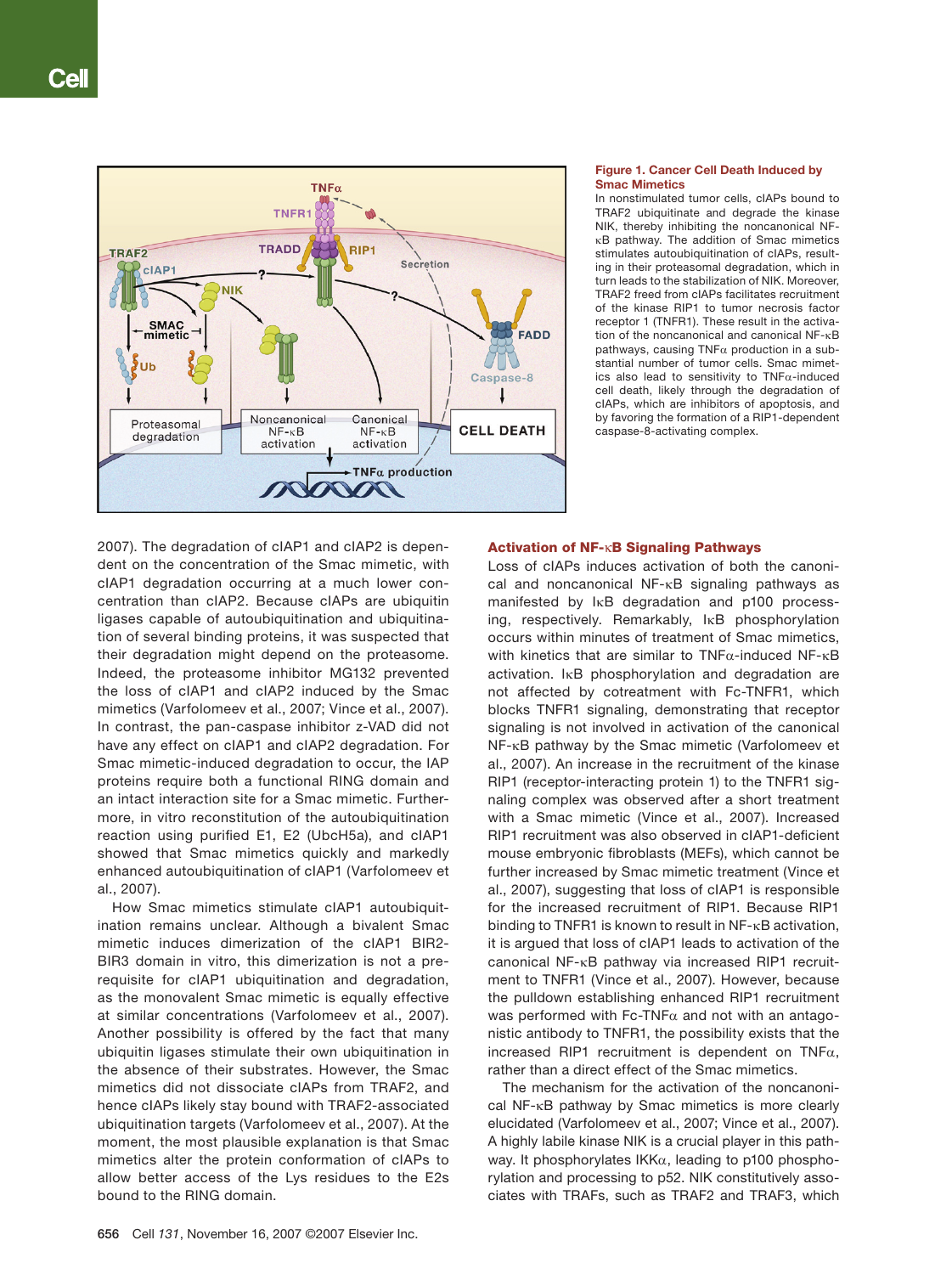have been shown to negatively regulate the noncanonical NF- $\kappa$ B pathway (He et al., 2007; Malinin et al., 1997). Because TRAF2 in turn forms a constitutive complex with cIAPs, it was hypothesized that cIAPs may be the ubiquitin ligase for NIK ubiquitination and responsible for the instability of NIK in cells. Indeed, coexpression of NIK with cIAP1 or cIAP2 led to disappearance of NIK whereas coexpression with a RING domain mutant of cIAP1 did not. Treatment of cells stably expressing NIK with a Smac mimetic triggered degradation of endogenous cIAP1 and a remarkable increase of the NIK protein level. The Smac mimetic-induced processing of p100 occurs with much slower kinetics than  $I_{\kappa}B$  phosphorylation, presumably due to the time required to synthesize and to accumulate NIK to a functional level. Degradation of cIAP1 and stabilization of NIK are also components of the physiological noncanonical  $NF$ - $\kappa$ B pathway as shown by treatment with the TNF-like ligand TWEAK (Varfolomeev et al., 2007).

Activation of the NF- $\kappa$ B signaling pathway leads to the induction of many genes. An important effector protein in this case is  $TNF\alpha$ , which is only induced in cancer cell lines sensitive to treatment with Smac mimetics (Varfolomeev et al., 2007; Vince et al., 2007). What determines whether NF- $\kappa$ B activation induces TNF $\alpha$  production is not known. Sensitive cell lines already secrete  $TNF\alpha$ before any treatment (Petersen et al., 2007), although it is unknown whether  $TNF\alpha$  secretion is further increased in these same cell lines upon treatment with Smac mimetics. It is also unclear whether only one or both of the canonical and noncanonical NF-KB pathways is required for TNF $\alpha$  induction. A more in-depth analysis will be required to clarify this point.

# $TNF\alpha$ -Induced Cell Death

Remarkably, loss of cIAPs due to Smac mimetic treatment also appears to assist  $TNF\alpha$ -induced cell death. Unlike FasL, TNF $\alpha$  does not readily induce cell death in most circumstances. Rather, it activates  $NF$ - $\kappa$ B and MAP kinases, leading to cell survival and cell activation. Previous studies have shown that  $TNF\alpha$ -induced cell death is accomplished via a secondary TRADD-RIP1-FADD-caspase-8 complex devoid of TNFR1 (Micheau and Tschopp, 2003). In keeping with this notion, RIP1 is also required for cell death induced by a Smac mimetic, even in the presence of exogenous TNF $\alpha$  for both sensitive cancer cell lines and those that are resistant to Smac mimetics alone but do respond to costimulation by  $TNF\alpha$  (Petersen et al., 2007). In contrast, knockdown of the adaptor protein TRADD modestly increases apoptosis (Petersen et al., 2007). Immunoprecipitation of caspase-8 after Smac mimetic treatment revealed the formation of a RIP1- FADD-caspase-8 complex that did not contain TRADD or TRAF2 (Petersen et al., 2007). The lack of TRADD and TRAF2 in the death signaling complex is interesting as it is different from the classical view in which TRADD serves as the central platform molecule for the recruitment of both TRAF2 and FADD.

Is it possible that cancer cells respond to TNF $\alpha$  differently? In fact, a recent report also showed that RIP1 is crucial in  $TNF\alpha$ -induced cell apoptosis in human tumor cells (Jin and El-Deiry, 2006). RIP1 was first cloned as a Fas-interacting protein that induces apoptosis upon overexpression (Stanger et al., 1995) and was also shown to be essential for FasL-mediated necrotic cell death (Holler et al., 2000). However, RIP1 knockout cells are defective in TNF $\alpha$ -induced NF- $\kappa$ B activation (Kelliher et al., 1998). The apparent involvement of RIP1 in both apoptosis and activation of  $NF$ - $\kappa$ B is consistent with RIP1 as both a protein required for survival and a protein that can induce cell death when overexpressed.

#### Resistance versus Sensitivity to Smac Mimetics

The studies collectively reveal that there may be three different kinds of cancer cells defined by their resistance and sensitivity to Smac mimetics. The first type would be those that are sensitive to Smac mimetics as single agents. In this type of cells, Smac mimetics induce or perhaps enhance  $TNF\alpha$  synthesis and secretion and render the cells sensitive to  $TNF\alpha$ -induced apoptosis by forming a RIP1-dependent caspase-8 activating complex. The second type of cancer cells would be those that do not respond to Smac mimetic treatment alone but are sensitive to Smac mimetics when costimulated by exogenous  $TNF\alpha$ . In these cells, treatment with a Smac mimetic fails to induce  $TNF\alpha$ secretion but sensitizes the cells to apoptosis induced by several death receptors. The precise mechanism for this pro-death activity is not known. In fact, the increase in  $NF$ - $\kappa$ B activity seen in cells treated with Smac mimetics would suggest that the contrary is more prevalent. However, it is likely that apart from  $NF$ - $\kappa$ B, other signaling pathways such as JNK are activated to lead to the degradation of the antiapoptotic protein cFLIP (Chang et al., 2006). There may be a third category of cancer cells that are resistant to cotreatment with Smac mimetics and TNF $\alpha$ . These cells do not form a RIP1-dependent caspase-8-activating complex upon the cotreatment. It is interesting that Smac mimetics induced degradation of cIAPs in all cell lines tested (Varfolomeev et al., 2007), suggesting that additional switch points control the sensitivity to Smac mimetics.

#### Conclusion

The role of Smac mimetics in cancer cells appears to be 2-fold (Figure 1). First, they stimulate autoubiquitination of cIAPs, resulting in their proteasomal degradation. This in turn leads to NIK stabilization and facilitates RIP1 recruitment. This results in the activation of the noncanonical and canonical NF- $\kappa$ B pathways, causing TNF $\alpha$ production in a substantial number of tumor cells. Second, Smac mimetics lead to sensitivity to  $TNF\alpha$ -induced cell death, likely through the degradation of cIAPs and by favoring the formation of a RIP1-dependent caspase-8-activating complex. Further boosting the potential of